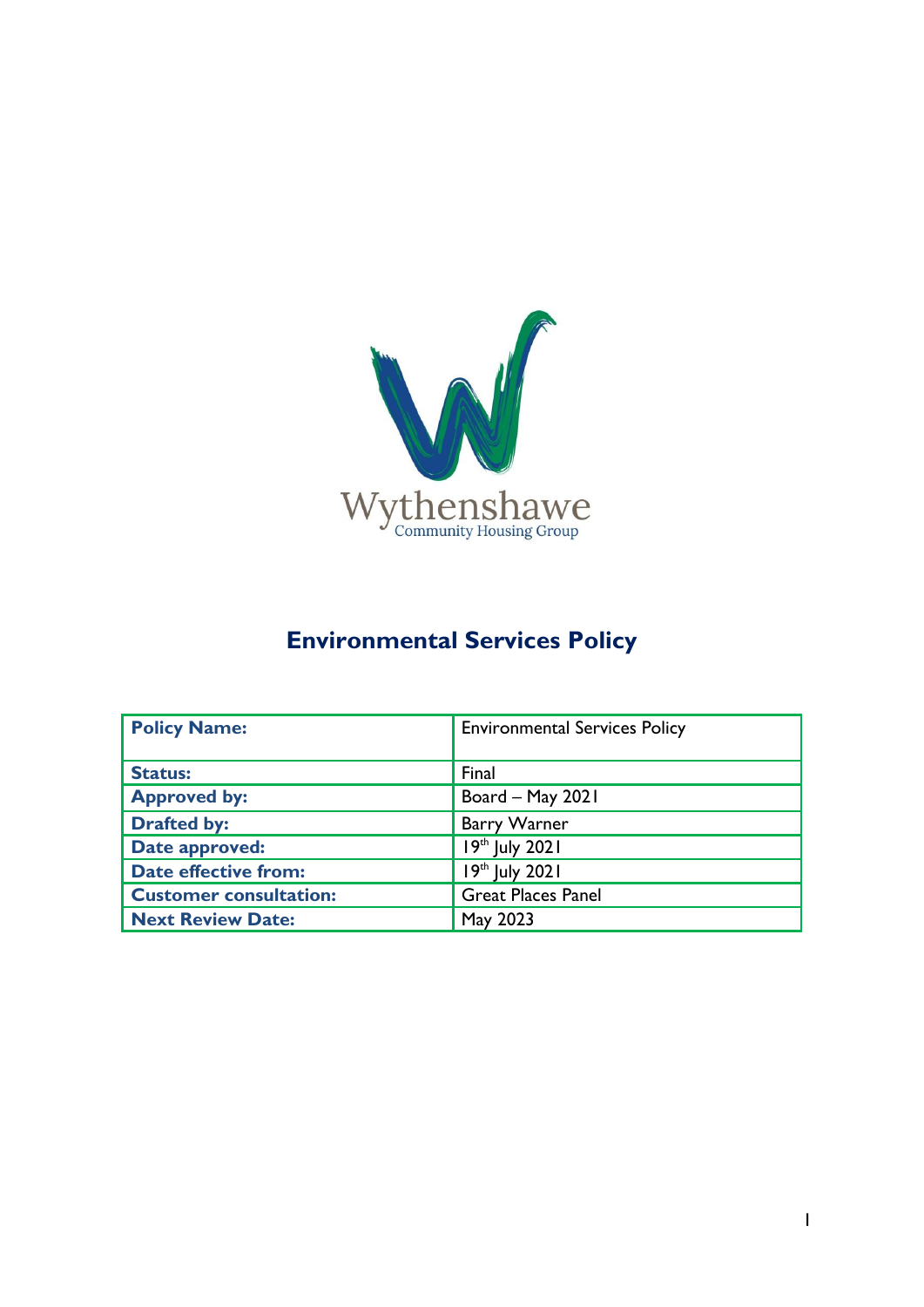#### **1. INTRODUCTION**

The Environmental Services Policy covers the following areas of work:

- Grass Cutting to open sites and communal grounds
- Restoring gardens to an acceptable standard at void properties
- Provision of an assisted gardening service for vulnerable tenants
- Arboriculture (tree management)
- Shared and Communal Grounds
- Additional works (Ad-Hoc requests, community projects which will be evaluated upon request)
- Mobile Cleaning Service
- All works carried out by the Group in line with this policy will be undertaken by the Group's direct labour organisation, Wythenshawe Works, or specialist contractors.

# **2. KEY OBJECTIVES:**

Wythenshawe Community Housing Group is committed to the provision of an excellent Environmental Services to ensure the satisfaction of its tenants and leaseholders, to protect the value of its housing stock and achieve value for money. In order to achieve this, the Group will:

- Ensure colleagues are clear on the objectives of the WCHG with regard to Environmental Services
- Ensure colleagues are provided with appropriate training
- Ensure that our service to all customers reflects WCHG tenancy agreements, leases, legal requirements, best practice and regulatory guidance under the HCA's Regulatory Framework 2015 requirements
- Work collaboratively with all key partners to ensure that we achieve these objectives
- Produce service standards in consultation with our tenant involvement mechanisms
- Use insights from Data to drive our services to meet customer needs
- Collect feedback from customers on an annual basis through satisfaction surveys and explaining clearly our service standards to allow them to judge our performance against these standards. We will use this feedback to enhance our data and to drive services to meet customers' needs
- Make best use of our GIS system to record all land WCHG is responsible for, our tree stock and the intelligence we gain to drive our services to support WCHG corporate plan to be a data and digital led organisation.

# **3. SERVICE AREAS**

All service areas are underpinned by a suite of service standards, see appendix 1

## **3.1. Grass Cutting Service**

All open grassed areas owned by the Group will have a 21-day cutting cycle target without collecting cuttings. This method maximises efficiency, minimises labour costs, maximises the life of equipment and machines and eliminates the cost of grass cutting disposal. All WCHG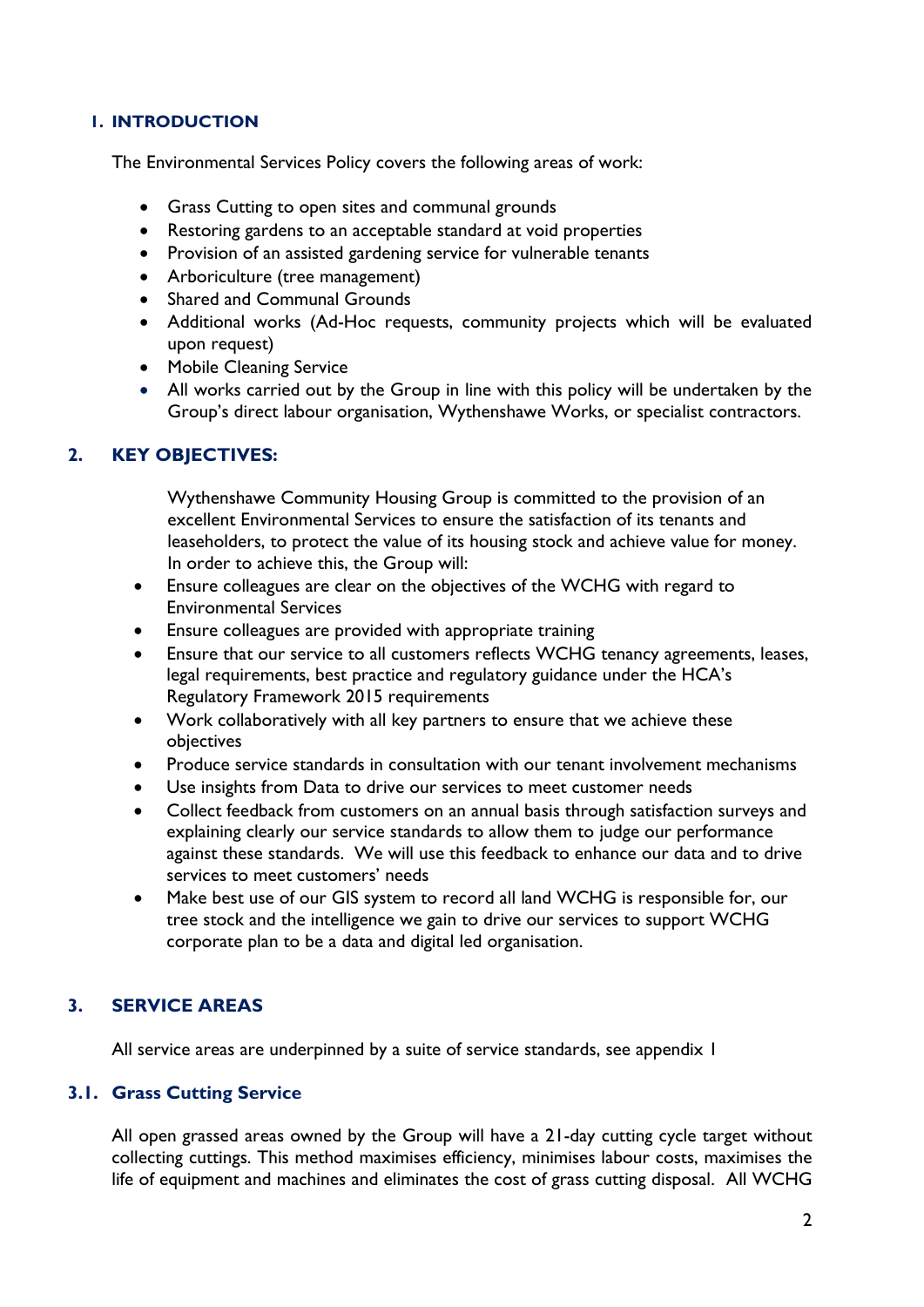sites will be litter picked prior to cutting. Street cleaning, including litter picking across all other areas of Wythenshawe, (road side verges, pathways, streets etc.) remains the responsibility of Manchester City Council .

#### **3.2. Restoration of Empty Homes gardens**

When a property is re-let the garden will be cleared and left in a clean and tidy condition to enable the incoming tenant to maintain the garden using domestic gardening equipment. Any hazards such as fish ponds and unsafe structures will be removed Where existing feature such as sheds, decking, flagging ornamental beds are assessed and deemed fit for purpose these will be left on site for the new tenant unless the new tenant requests their removal. The new tenant will sign a disclaimer to accept responsibility of the item when they sign the tenancy agreement with Tenancy Management.

WCHG do not offer a gardening service where there is a mutual exchange of properties, customers accept the condition of the garden as part of the exchange.

#### **3.3. Assisted Gardening Service**

The Assisted Gardening service is available to vulnerable tenants who have difficulty maintaining their garden and meet the criteria set out in the WCHG Assisted Gardening Policy. WCHG will aim to deliver up to 8 garden maintenance visits each year between April and September which will involve grass cutting. Cuttings are not removed from site Shrubs/hedges will be clipped twice per year and any green waste generated will be placed in the green waste bin at the property. Decorative flowers and boarder maintenance are not undertaken.

#### **3.4. Arboriculture Service**

The Group will maintain a tree register listing the location and type of all trees it is responsible for. The register will record details of all inspections and any work carried out. Each tree will be inspected every 4 years at which time routine pruning will be carried out only if required and in line with the 4 D's; Dead, Dying, Diseased or Dangerous. Additional work will only be carried out if it will benefit the health of the tree

- An Out of Hours procedure is in place for Assure24 or the OOH duty manager to follow to determine if an OOH site visit is required.
- The Group will consider an annual budget provision to supply and plant new trees to support Wythenshawe Garden City principles and the Environmental Sustainability Strategy pledges.

## **3.5. Shared and Communal Grounds**

The Group will provide a gardening service to shared and communal grounds and will aim to carry out up to 17 maintenance visits per year. Grass cuttings will be removed from site unless access or weather prevents this. Where applicable and with the consent of the majority of resident's services can be flexible to meet customers' requirements as part of the service charge setting process.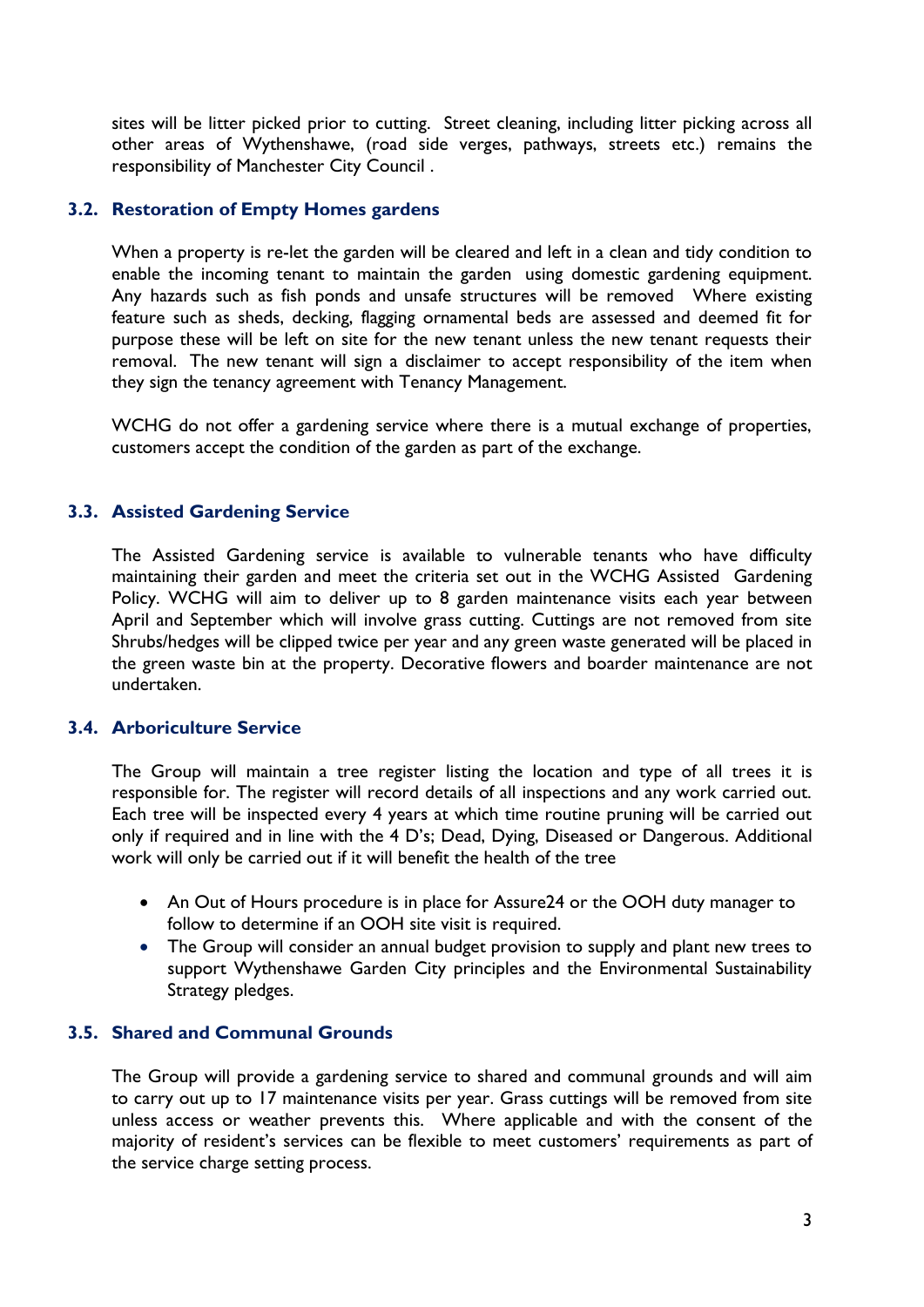#### **3.6. Additional services**

The Group will provide additional services dependent on resource availability and demand. This will also include the removal and upon request the return of personal items stored within communal areas in line with our fire safety management policy whereby all communal areas will be kept sterile.

The Brook which runs through Wythenshawe provides an important function for draining away excess water in periods of heavy rain, during these periods we inspect the Brook each day it rains to ensure it is flowing freely removing any waste from site.

Other examples of additional services are:

- Winter gritting
- Community projects (bulb planting)
- Japanese Knotweed identified will be dealt with in accordance with statutory regulations

## **3.7. Mobile Cleaning**

The Group will provide a cleaning service to properties with communal areas; each area will receive a regular cleaning service in line with our service standards. This includes a cleaning service and full Building checks at weekends and over Bank Holidays for high rise buildings, in line with our fire safety management policy. High Rise building will receive 1 full clean per week and 1 daily visit to carry out building Inspections and cleaning to foyers, lifts and to rotate bins. Low rise building will receive 1 full clean per week including building inspection Cottage flats will receive 1 full clean per fortnight including building inspection. Any defects or repairs will be reported for rectification, fly tipping within the grounds and waste left in internal communal areas will be reported for removal. Where applicable and with the consent of the majority of resident's services can be flexible to meet customers requirements

## **4. WASTE MANAGEMENT**

#### **4.1. Grass Cuttings**

The Group provides a cut and drop grass cutting service meaning grass cuttings are not collected. Disposal of grass cuttings is a high cost exercise involving specialist waste disposal services because it is classed as toxic waste. Grass cuttings will only be collected where service charges are applied.

#### **4.2. Other waste**

The Group is committed to recycling as much waste in line with the targets set in the Environmental Sustainability Policy. All waste generated through the delivery of environmental services will, where practicable, be segregated collected and recycled. The Group will publish its waste generation statistics and its re-cycling achievements to support the local authorities' strategy on re-cycling. In addition, the Group will work with MCC to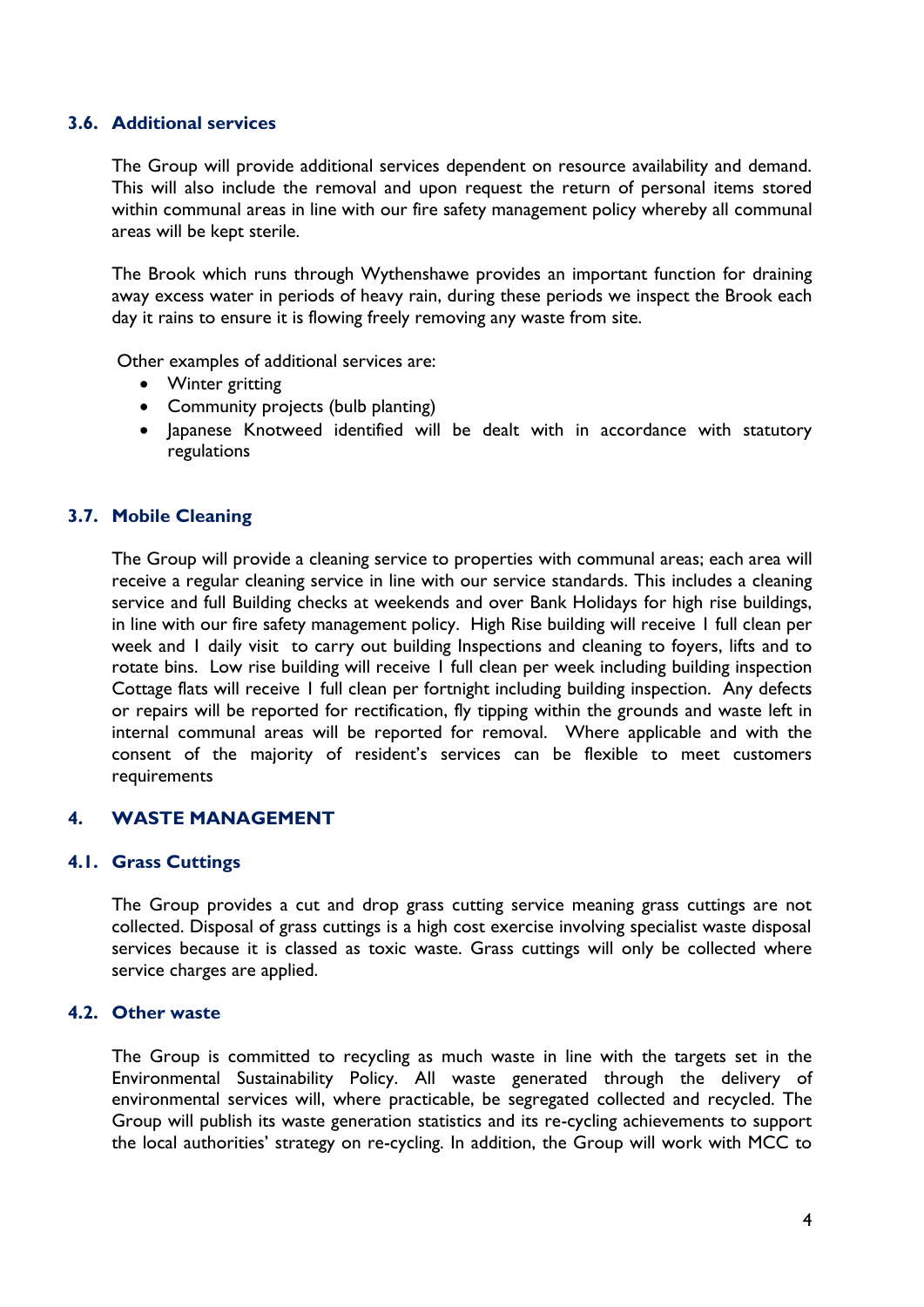identify fly tipping, asbestos & dog fouling that will be responsibly dealt with in partnership with MCC.

## **5. PERFORMANCE MANAGEMENT**

The Group will set an affordable annual zero-based budget for Environmental Services that will be used efficiently in order to deliver Value for Money. This will include the use of appropriate seasonal work contracts to ensure staff resources are deployed in the most cost-effective way. Monthly performance reporting and data collection will ensure the Group monitors, reports and manages performance to achieve value for money. We will publish our performance management through our publications, web site, newsletter and scrutiny group.

#### **6. BENCHMARKING**

The Group is a member of the Greater Manchester Estate Services (GMES) benchmarking group and will attend quarterly meetings to discuss and compare service standards, performance and costs. We are also part of the Housing Quality Network Estate Services Benchmarking Club (established August 2018) In addition to this we are part of the Environmental Waste and recycling work stream which is partnership with MCC

## **7. LEASEHOLDERS**

Leaseholders will receive the same level of service delivery as all tenants, unless local preagreed amendments are made to the service. Leaseholders will be charged for the services provided by the Environmental Services Team in line with the relevant policy.

## **8. RELATED POLICIES AND PROCEDURES**

- Asset Management Strategy
- Assisted Gardening Policy
- Environmental Sustainability Strategy
- Garden Enforcement policy
- Lone working policy
- Asbestos Management Policy
- Mobile Services procedure for weekend cover
- Empty Homes policy
- Rechargeable repairs and Recoverable Costs policy
- Tenancy support policy
- Safe guarding policy
- Group Health & Safety policy
- Leaseholder service charge policy
- Fire risk management policy
- Responsive Repairs Polic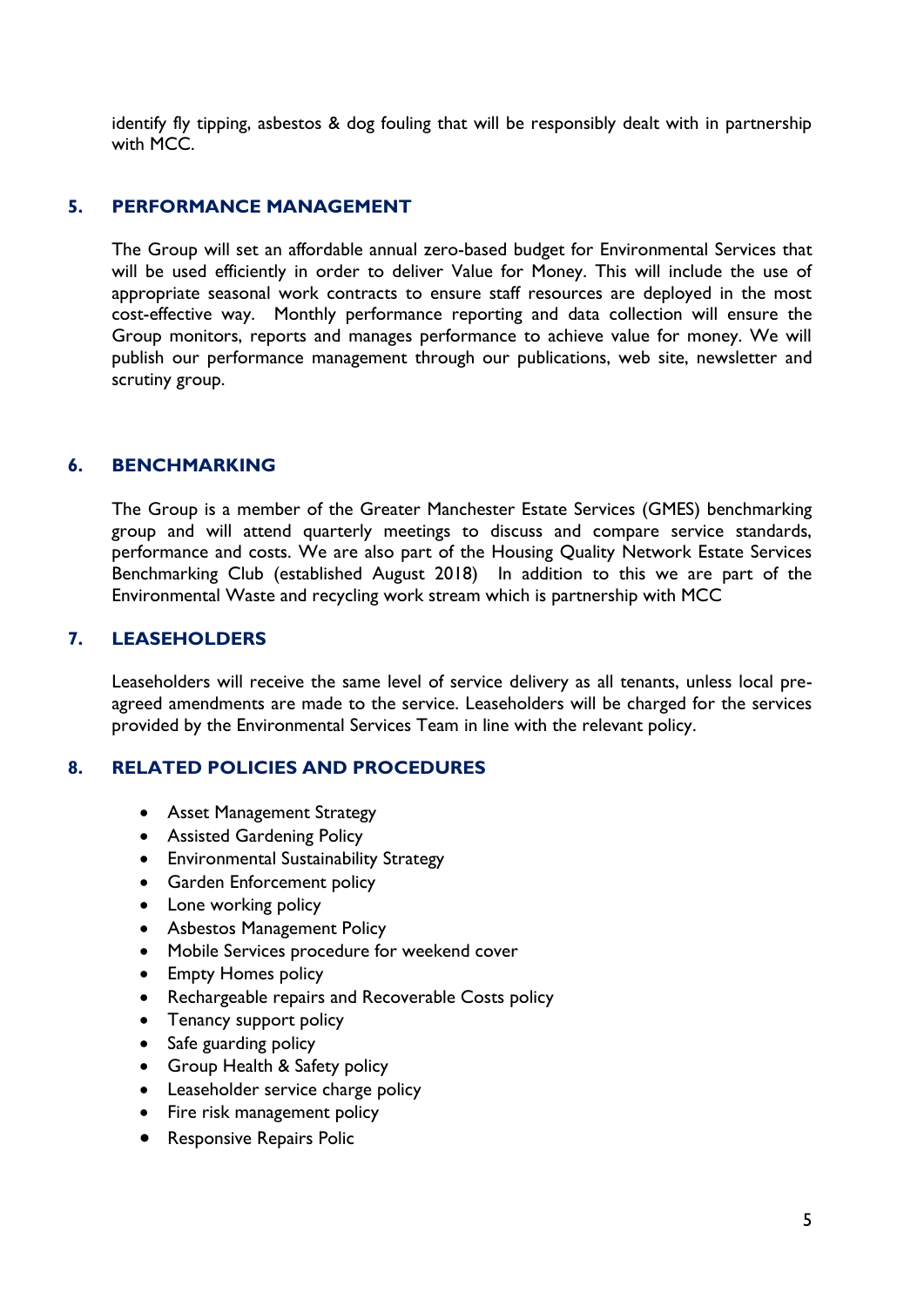# **This is a full list of Service Standards that underpin the Environmental Services provided by WCHG Grounds Maintenance**

# **1. Shared Grounds**

**Shared grounds will receive up to 17 maintenance visits per year; we aim to carry out 13 visits between April and September and 4 visits between October and March. This will be dependent on weather, in periods of inclement weather maintenance visits may be delayed.**

| <b>AREA</b>                    | <b>STANDARDS</b>                                                                                                                                                                                                    |
|--------------------------------|---------------------------------------------------------------------------------------------------------------------------------------------------------------------------------------------------------------------|
| <b>Grassed Areas</b>           | Grassed areas will be cut on each visit,<br>the area will be litter picked before being<br>cut, cuttings will be removed from site<br>unless inclement weather or access<br>prevents cuttings from being collected. |
| <b>Hedges</b>                  | Hedges will be trimmed back a minimum<br>of 3 times per year with all cuttings<br>removed from site                                                                                                                 |
| <b>Planting beds</b>           | Beds will be weeded 3 times per year and<br>all waste removed from site.                                                                                                                                            |
| <b>Paths and Hard Standing</b> | Pathways and hard standing areas will be<br>sprayed twice per year to control weeds<br>and swept as required                                                                                                        |
| <b>Shrubs</b>                  | Shrubs will be pruned in accordance with<br>the plants needs or the location where<br>they are growing.                                                                                                             |
| <b>Pets</b>                    | We do not carry out maintenance to<br>gardens where there is animal fouling; it<br>is the pet owner's responsibility to<br>remove any fouling prior to the<br>maintenance visit.                                    |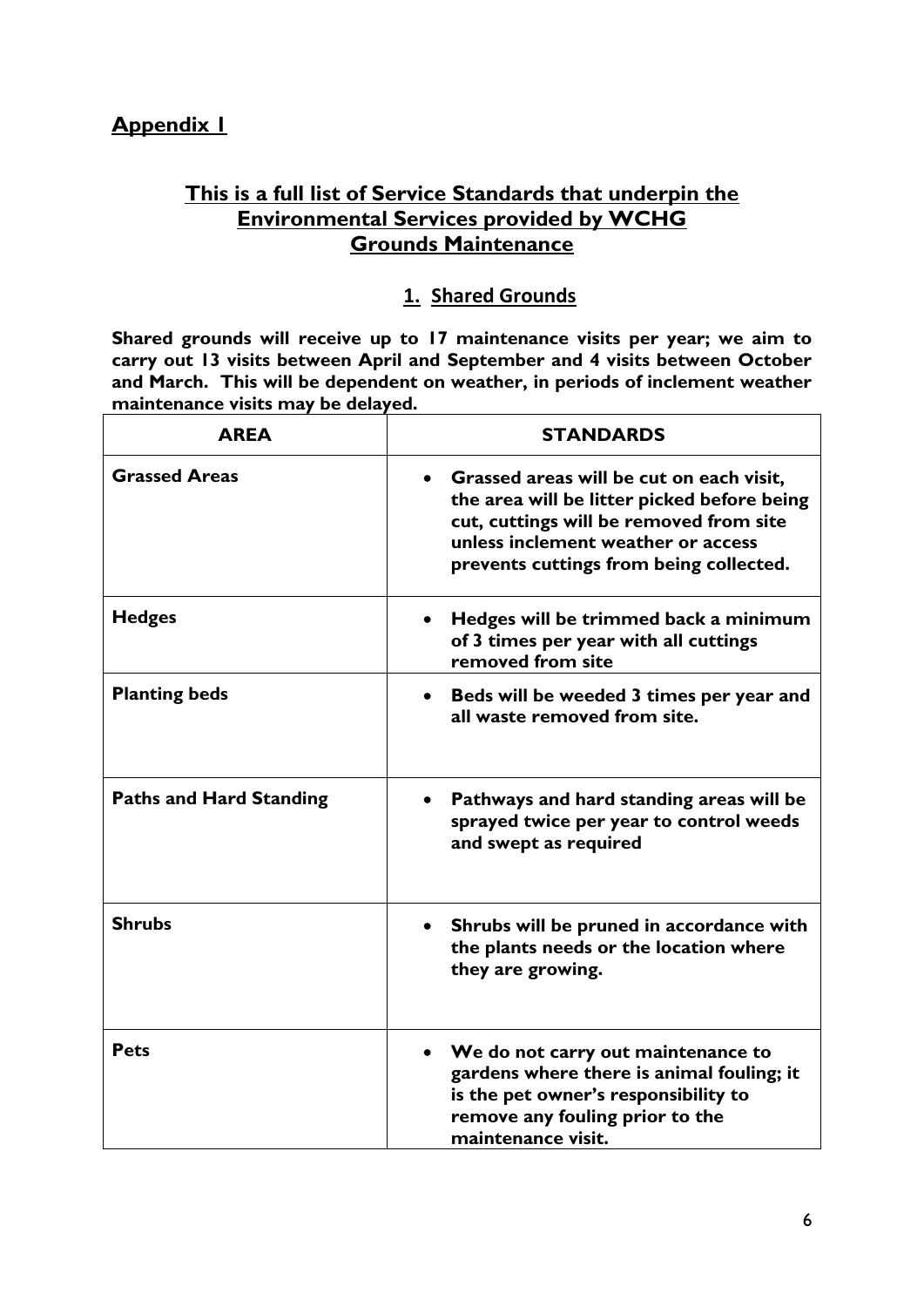| Other | • This service does not include landscaping<br>or improvements. |
|-------|-----------------------------------------------------------------|

#### **Grounds Maintenance 2. Open Space Grass Cutting**

| <b>AREA</b>                   | <b>STANDARDS</b>                                                                                                                                                                                                                                   |
|-------------------------------|----------------------------------------------------------------------------------------------------------------------------------------------------------------------------------------------------------------------------------------------------|
| Open space grassed areas      | We aim to cut up to 13 times per year<br>between March and October dependant<br>on weather conditions                                                                                                                                              |
|                               | Grassed areas will be litter picked before<br>cutting starts                                                                                                                                                                                       |
|                               | • Cutting cycles can be affected by<br>breakdowns, unforeseen issues and more<br>importantly inclement weather, when<br>the cycle is affected by any of these it<br>may take time to catch up leading to a<br>delay in the start of the next cycle |
| <b>Grass cuttings</b>         | Grass cuttings are not collected, cuttings<br>arising from our operations will be blown<br>back onto the grassed area                                                                                                                              |
| <b>Weed clearance</b>         | • Strimming of weeds around obstacles<br>such as bollards, knee rail fencing etc. will<br>be carried out twice per year                                                                                                                            |
| <b>Edging off and repairs</b> | Edging off and repairs will be carried out<br>over winter at sites identified during the<br>time we are grass cutting to enable<br>resources to be targeted in the most<br>effective way                                                           |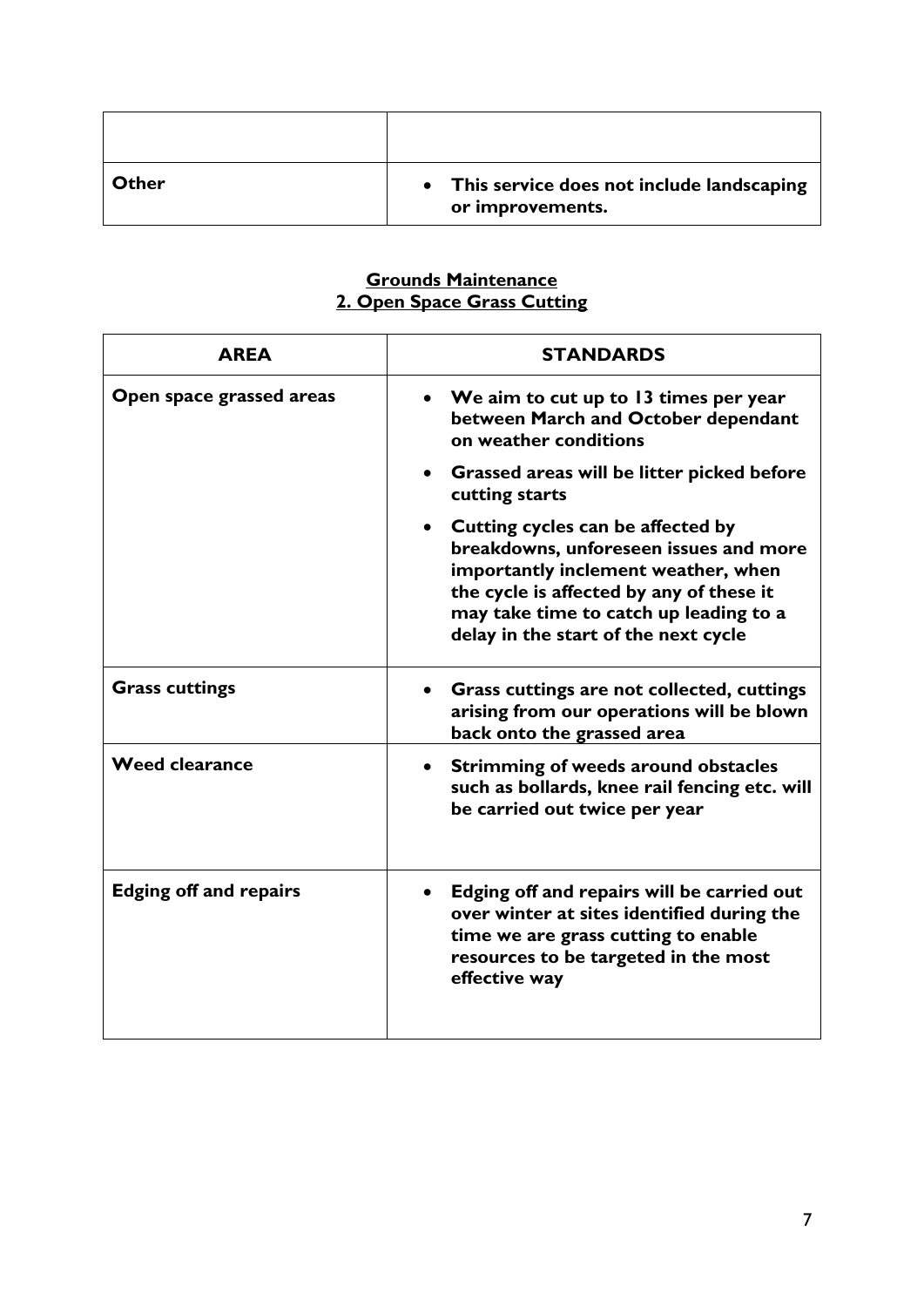# **Grounds Maintenance 3. Empty Homes Gardens**

| <b>AREA</b>          | <b>STANDARDS</b>                                                                                                                                                                                                                   |
|----------------------|------------------------------------------------------------------------------------------------------------------------------------------------------------------------------------------------------------------------------------|
| <b>Grassed areas</b> | Grassed areas will be returned to a state<br>where it can be cut by a domestic lawn<br>mower, we will fill in divots, holes etc.<br>but do not landscape to improve or alter<br>the original 'lie of the land'                     |
|                      | Where necessary we will apply top soil<br>and seed to areas of poor grass growth to<br>re-establish the grass                                                                                                                      |
| <b>Hedges</b>        | Hedges will be reduced to comply with<br><b>WCHG Garden Regulations, this will be</b><br>a height of $1.37$ metre (4ft $6"$ ) to the<br>front and 1.83 metre (6ft) to the rear                                                     |
| <b>Beds</b>          | All beds will be hoed off to remove all<br>weeds                                                                                                                                                                                   |
| <b>Paths</b>         | Paths will be scrapped to remove weeds<br>and moss                                                                                                                                                                                 |
| <b>Shrubs</b>        | Decorative shrubs will be pruned as per<br>the plant's needs, unsightly shrubs will be<br>removed                                                                                                                                  |
| <b>Hard standing</b> | Formal hard standing such as access path<br>and driveways are the responsibility of<br>the void property manager                                                                                                                   |
|                      | Informal hard standing will be assessed<br>and where deemed fit for purpose these<br>will be left on site, where hard standing is<br>deemed not fit for purpose it will be<br>removed and the area made good with<br>soil and seed |
| <b>Outbuildings</b>  | Any outbuilding that is deemed<br>dangerous will be removed                                                                                                                                                                        |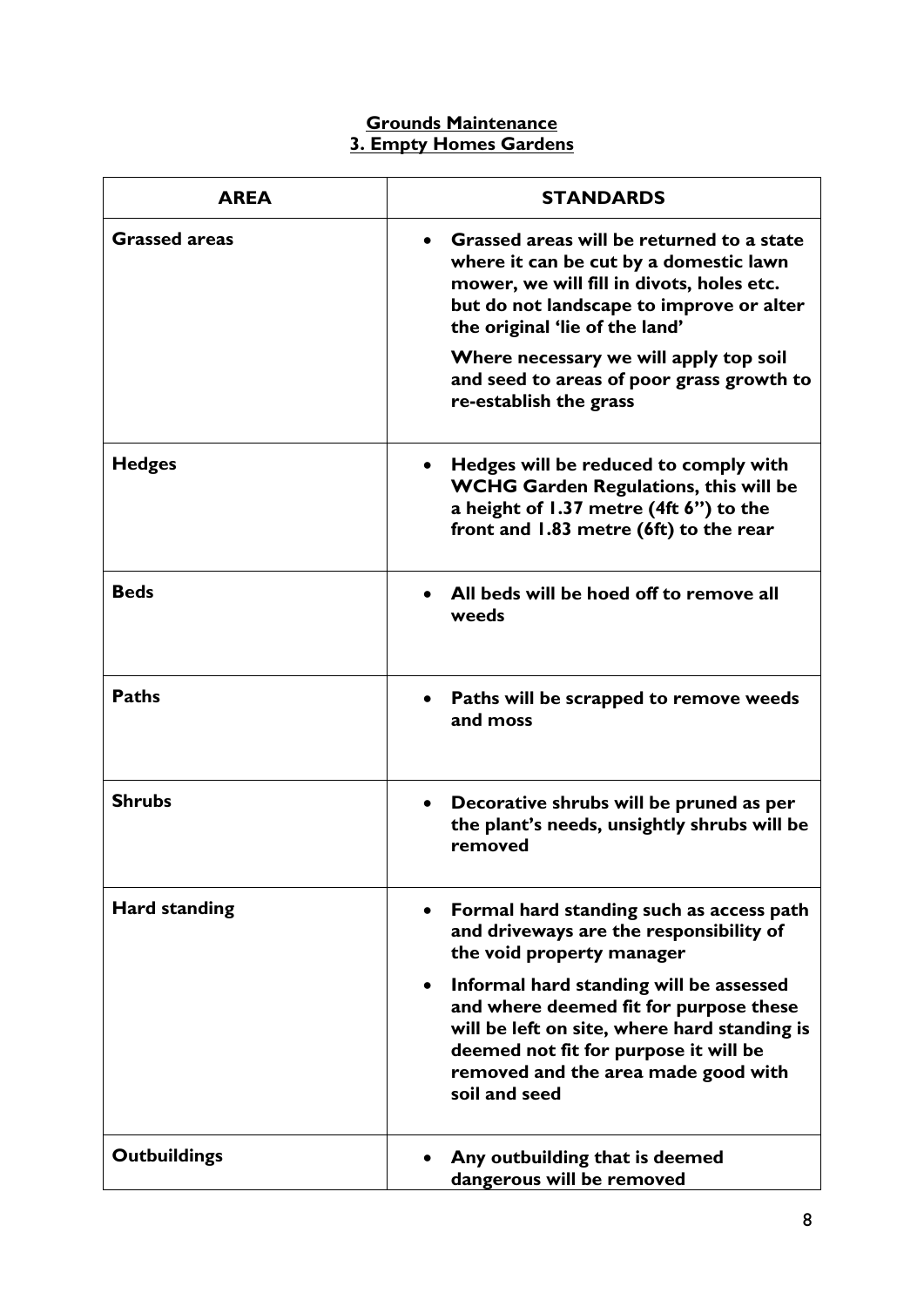| <b>Boundaries</b> | Garden work will be carried out up to<br>the boundary of the empty property and<br>no further, gardens that have been<br>shortened by fencing etc. will be<br>reinstated to the original boundary                                                                                                                                |
|-------------------|----------------------------------------------------------------------------------------------------------------------------------------------------------------------------------------------------------------------------------------------------------------------------------------------------------------------------------|
|                   | Where the boundary has been altered<br>and waste has accumulated we will only<br>clear waste to the original boundary, the<br>remainder of the waste will be reported<br>to Tenancy Management with the<br>addresses of the affected properties and<br>if necessary added to the list of no-man's<br>lands that require clearing |
| Waste             | All waste will be removed from site and<br>where possible segregated into type for<br>recycling, specialist waste removal such<br>as asbestos will be referred to the<br>relevant contractor                                                                                                                                     |

# **Grounds Maintenance 4 Assisted Gardens**

**Customers on the Assisted Programme will receive a maximum of 8 maintenance visits between April and October. This will be dependant on weather, in periods of inclement weather maintenance visits may be cancelled.** 

| <b>AREA</b>          | <b>STANDARDS</b>                                                                                                          |
|----------------------|---------------------------------------------------------------------------------------------------------------------------|
| <b>Grassed areas</b> | Grassed areas will be cut on each visit;<br>$\bullet$<br>we do not remove cuttings on the<br>programme                    |
| <b>Hedges</b>        | Hedges will be trimmed back<br>$\bullet$<br>a maximum of 3 times per year with all<br>cuttings placed into your green bin |
| <b>Winter work</b>   | There will be no winter visits                                                                                            |
| Waste                | We will only remove waste generated                                                                                       |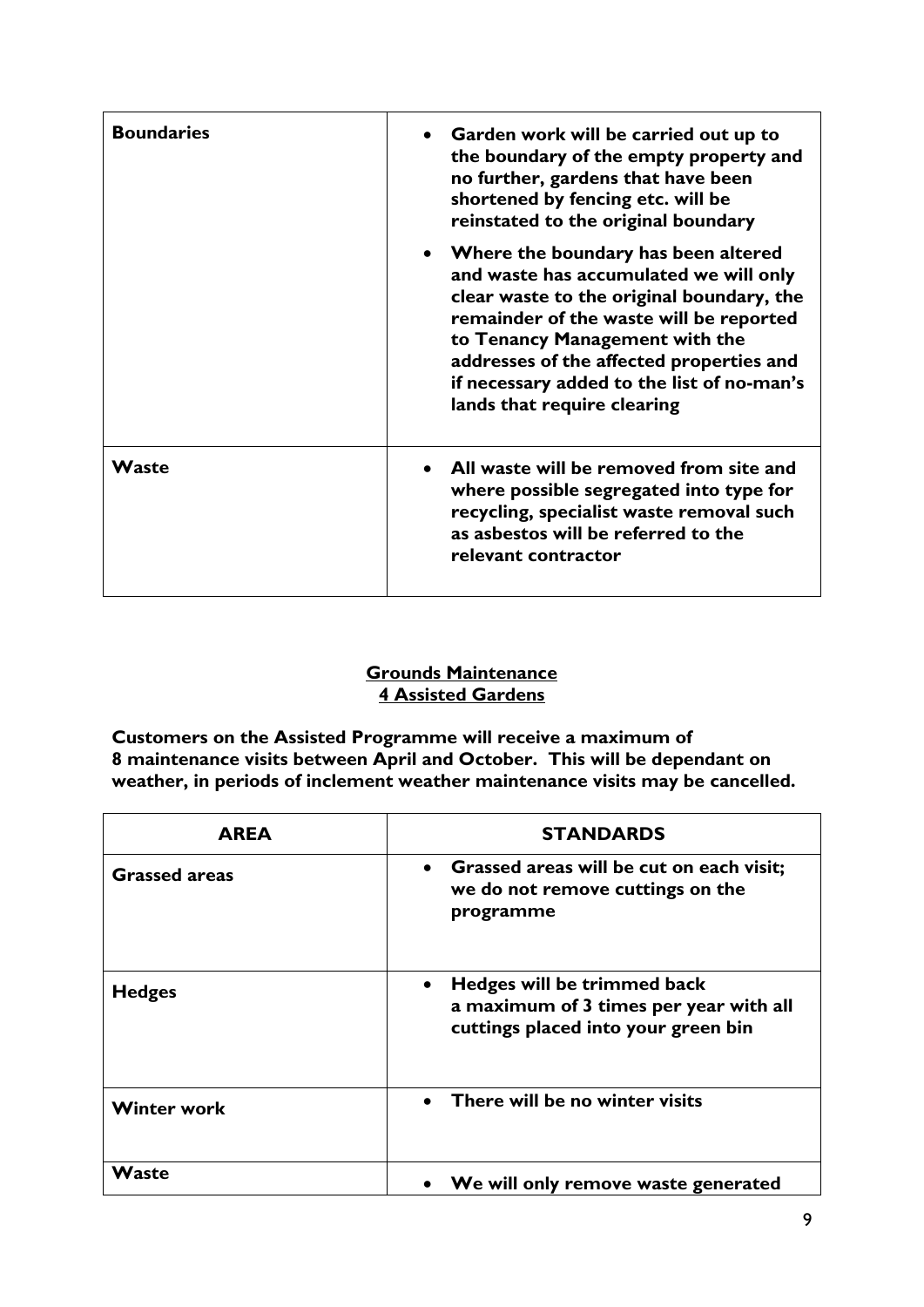|                                               | from our activities, we do not remove<br>existing waste or bulk items such as<br>white goods, settee's etc.                                                                                                                                                                                                                                                                |
|-----------------------------------------------|----------------------------------------------------------------------------------------------------------------------------------------------------------------------------------------------------------------------------------------------------------------------------------------------------------------------------------------------------------------------------|
| <b>Pets</b>                                   | We do not carry out maintenance to<br>gardens where there is animal fouling, it<br>is the pet owner's responsibility to<br>remove any fouling prior to the<br>maintenance visit, if fouling is not<br>removed the visit will be cancelled                                                                                                                                  |
| <b>New requests for Assisted</b><br>Gardening | Many new requests will already have an<br>overgrown garden, in these instances we<br>will carry out what work we can within<br>the time allotted for each garden, it may<br>take several visits before we can cut back<br>all overgrowth, on overgrown new<br>requests we will prioritise safe access to<br>the front door, rear door and pathways<br>around the property. |

## **Mobile Cleaning Services 5 High Rise Flats**

| <b>AREA</b>                                                             | <b>STANDARD</b>                                                                                                                                                                                                                                                                                                                                                                |
|-------------------------------------------------------------------------|--------------------------------------------------------------------------------------------------------------------------------------------------------------------------------------------------------------------------------------------------------------------------------------------------------------------------------------------------------------------------------|
| <b>Cleaning Duties - External and</b><br><b>Communal Area and Block</b> | Clean entrance windows and doors<br>– weekly<br>• Brush and mop foyer $-$ daily<br>Brush and mop floors and landings -<br>weekly<br>• Brush and clean stairs and banisters<br>– weekly<br>• Clean walls and intercom panels –<br>as necessary<br>Clean lights - as necessary<br>• Clean service cupboard doors – as<br>necessary<br>Litter pick around the building -<br>daily |
| <b>General cleaning</b>                                                 | Check and if required clear rubbish<br>chutes – daily                                                                                                                                                                                                                                                                                                                          |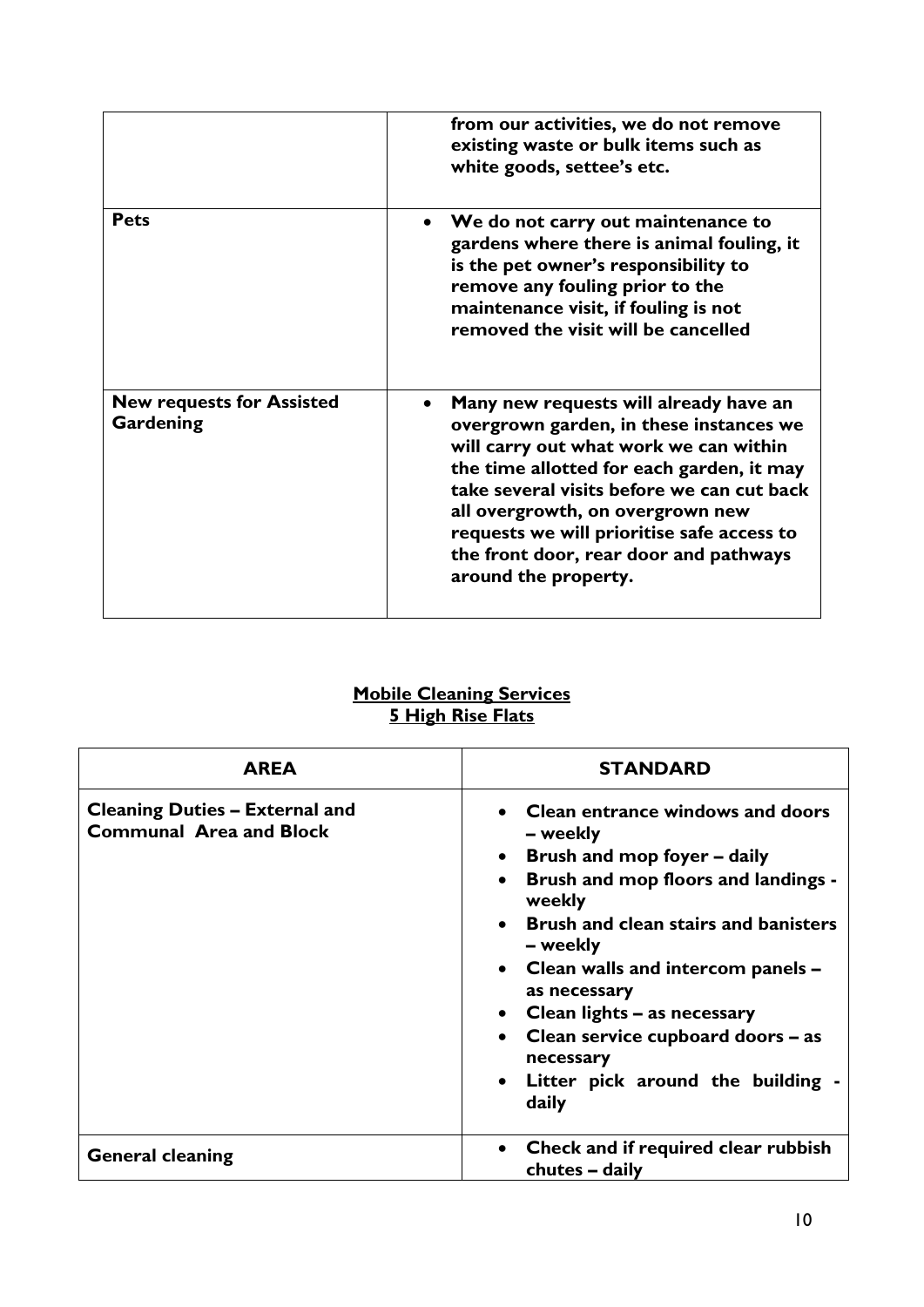|                                   | Clean and disinfect refuse hoppers -<br>monthly<br>Clean doors to rubbish chutes on<br>$\bullet$<br>landings - as necessary<br>Brush hopper room floors and<br>remove spillages - weekly<br>Mop floors, wipe doors and internal<br>windows - weekly<br>Hose down bin room doors, widows<br>and wipe/mop – as necessary                                                   |
|-----------------------------------|--------------------------------------------------------------------------------------------------------------------------------------------------------------------------------------------------------------------------------------------------------------------------------------------------------------------------------------------------------------------------|
| <b>Ventilation Louvers</b>        | Wipe clean where fitted – weekly                                                                                                                                                                                                                                                                                                                                         |
| <b>Lifts</b>                      | Brush and mop floors - daily<br><b>Clean walls- weekly</b><br>Clean facias - weekly                                                                                                                                                                                                                                                                                      |
| <b>Other rooms</b>                | Brush and mop laundry room (if<br>applicable) – daily                                                                                                                                                                                                                                                                                                                    |
| <b>Additional Duties</b>          | <b>Repairs - Communal/External</b><br><b>Areas</b><br>Carry out basic repairs – as<br>necessary<br>Report day to day repairs/fault - as<br>$\bullet$<br>necessary<br><b>Check Fireman's switch and key</b><br>board<br><b>Check lift safety edge</b><br>Report emergency repairs - as<br>$\bullet$<br>necessary<br>Chase repairs not done - as<br>$\bullet$<br>necessary |
| Other                             | Update the check sheet in the<br>communal notice board – after<br>each visit                                                                                                                                                                                                                                                                                             |
| <b>Daily building inspections</b> | Make sure access and parking for<br>emergency services are clear<br>Check entrance doors are secure<br><b>Check lighting</b><br>$\bullet$                                                                                                                                                                                                                                |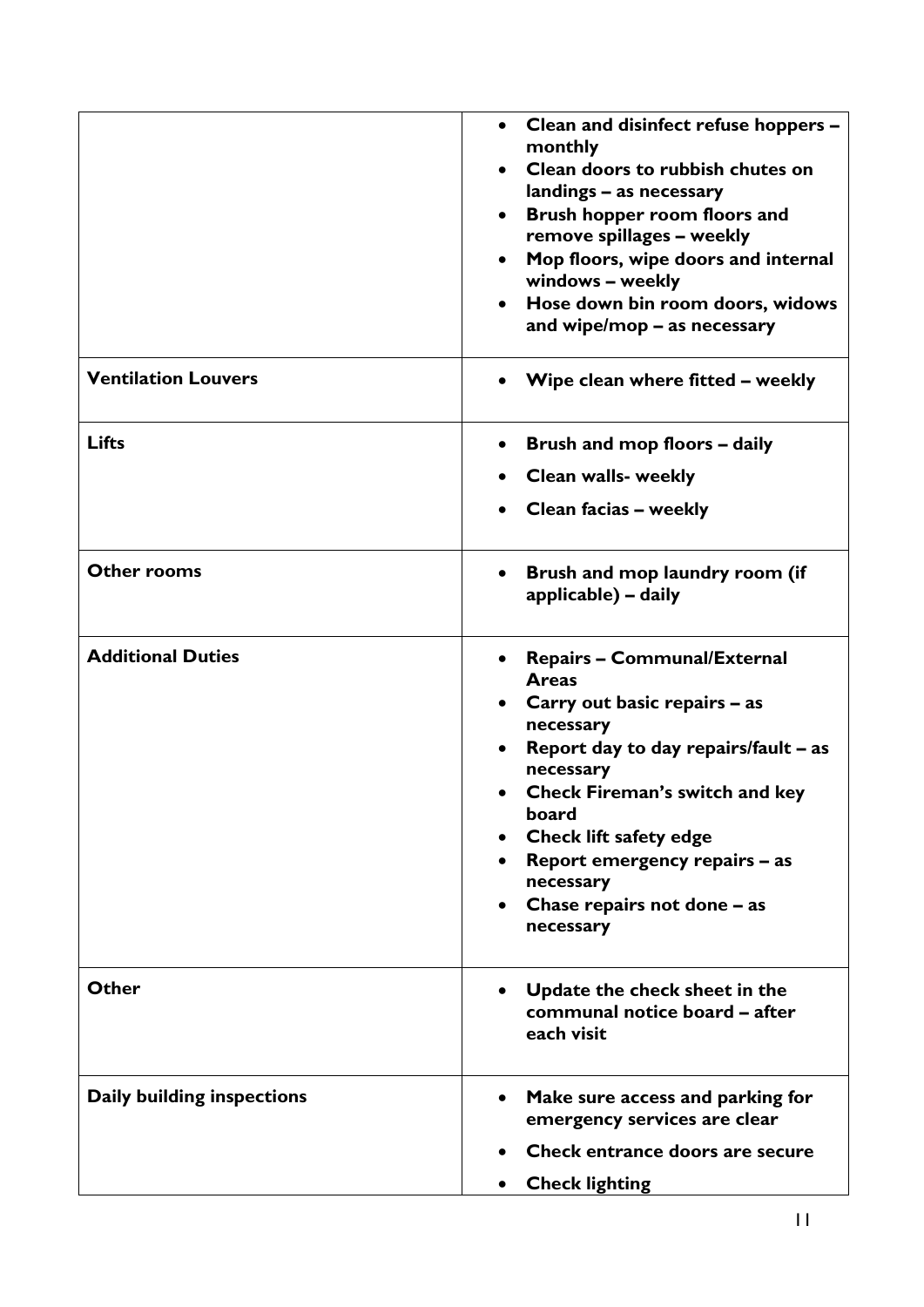| Other                              | <b>Check that fire doors close</b><br>automatically<br>Check dry riser valves<br>Check and clean inlet box doors<br><b>Check access to inlet box</b><br><b>Check drain valve</b><br>Check landing valve box doors<br><b>Check landing valve outlets</b><br>٠<br><b>Check door runners to lifts</b><br><b>Check landing and lift buttons</b><br>٠<br><b>Check lift alarm</b><br><b>Check lift lights</b><br><b>Check lift room security</b><br><b>Check tank rooms</b><br>Check service cupboards and keep<br>clear<br>Update communal notice boards -<br>$\bullet$<br>as necessary |
|------------------------------------|------------------------------------------------------------------------------------------------------------------------------------------------------------------------------------------------------------------------------------------------------------------------------------------------------------------------------------------------------------------------------------------------------------------------------------------------------------------------------------------------------------------------------------------------------------------------------------|
| <b>Weekly building inspections</b> | Make sure access and parking for<br>$\bullet$<br>emergency services are clear<br>Check entrance doors are secure<br><b>Check lighting</b><br>$\bullet$<br>Check that fire safety doors and<br>$\bullet$<br>ensure they close automatically<br><b>Check riser cupboards</b><br><b>Check Electrical cupboards</b><br>Check bin room, bin chute, chute<br>rooms and chute door<br>Check stairways, stairwells and<br>hand rails<br><b>Check communal storage areas</b><br><b>Check intercom</b><br>Report any issues or repairs<br>identified                                         |
| <b>Other Rooms</b>                 | Check service cupboards and keep<br>clear                                                                                                                                                                                                                                                                                                                                                                                                                                                                                                                                          |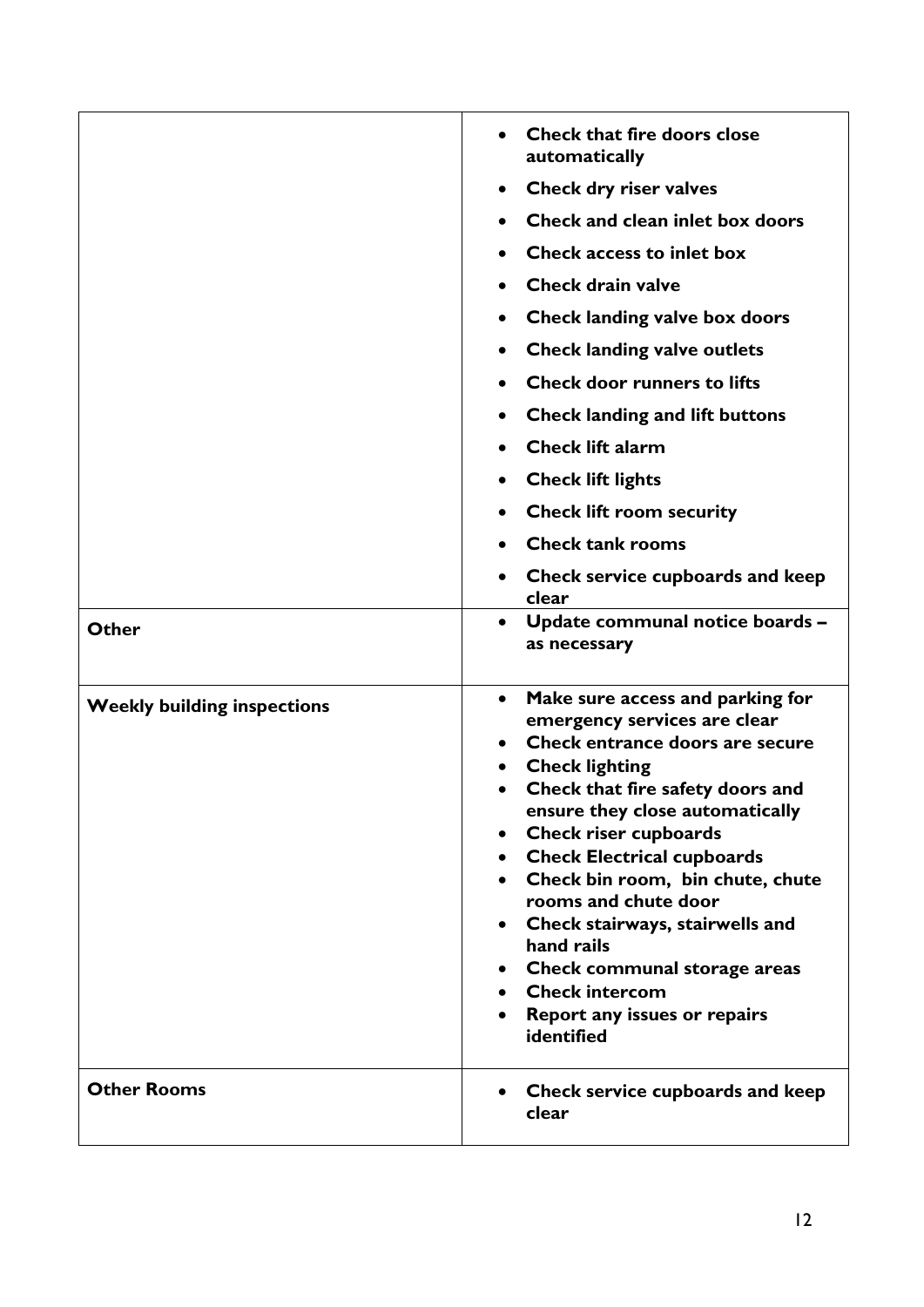# **Mobile Cleaning Services 6 Walk up Flats (low rise)**

| <b>AREA</b>                                                | <b>STANDARD</b>                                                                                                                                                                                                                                                                                                                                                      |
|------------------------------------------------------------|----------------------------------------------------------------------------------------------------------------------------------------------------------------------------------------------------------------------------------------------------------------------------------------------------------------------------------------------------------------------|
| <b>Cleaning Duties - External Area and</b><br><b>Block</b> | <b>Clean entrance windows and doors</b><br>– weekly<br>• Brush and mop floors and landings -<br>weekly<br>• Brush and clean stairs and banisters<br>– weekly<br>• Clean walls and intercom panels -<br>as necessary<br>Clean lights - as necessary<br>$\bullet$<br>• Clean service cupboard doors - as<br>necessary<br>• Litter pick around the building -<br>weekly |
| <b>General cleaning</b>                                    | Mop floors, wipe doors and<br>$\bullet$<br>windows - weekly<br>Hose down bin room doors,<br>windows, floor and wipe/mop $-$ as<br>necessary                                                                                                                                                                                                                          |
| <b>Ventilation Louvers</b>                                 | • Wipe clean where fitted - weekly                                                                                                                                                                                                                                                                                                                                   |
| <b>Additional Duties</b>                                   | Carry out basic repairs - as<br>$\bullet$<br>necessary<br>Report day to day repairs/fault - as<br>$\bullet$<br>necessary<br>Report emergency repairs - as<br>necessary<br>Chase repairs not done - as<br>necessary                                                                                                                                                   |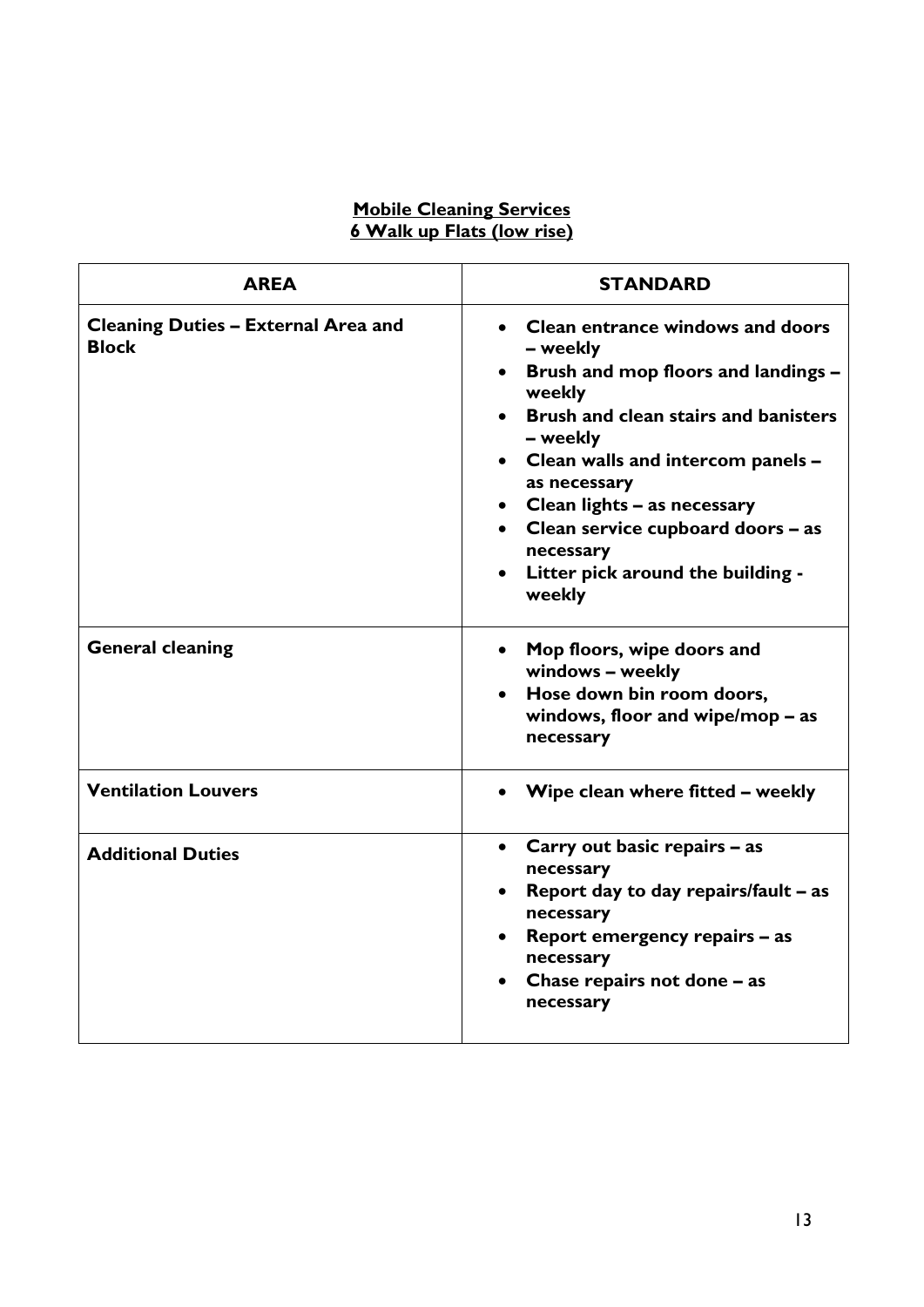| Other                              | Update communal notice boards -<br>$\bullet$<br>as necessary                                                                                                                                                                                                                                                                                                                                                                                                                                                                                                                   |
|------------------------------------|--------------------------------------------------------------------------------------------------------------------------------------------------------------------------------------------------------------------------------------------------------------------------------------------------------------------------------------------------------------------------------------------------------------------------------------------------------------------------------------------------------------------------------------------------------------------------------|
| <b>Weekly building inspections</b> | Make sure access and parking for<br>$\bullet$<br>emergency services are clear<br>Check entrance doors are secure<br>• Check lighting<br>Check that fire safety doors and<br>ensure they close automatically<br>Check riser cupboards - where<br>$\bullet$<br>applicable<br><b>Check Electrical cupboards- where</b><br>$\bullet$<br>applicable<br>• Check bin room, bin chute, chute<br>rooms and chute door- where<br>applicable<br>Check stairways, stairwells and<br>$\bullet$<br>hand rails<br>• Check intercom<br>Report any issues or repairs<br>$\bullet$<br>identified |
| <b>Other Rooms</b>                 | Check service cupboards and keep<br>$\bullet$<br>clear                                                                                                                                                                                                                                                                                                                                                                                                                                                                                                                         |

# **Mobile Cleaning Services 7 Cottage Flats**

| AREA                   | <b>STANDARD</b>                                          |
|------------------------|----------------------------------------------------------|
| <b>Cleaning Duties</b> | • Sweep down and mop stair and<br>landings – fortnightly |
|                        | Wipe down walls – as necessary                           |
|                        | Dust and wipe down, banisters,<br>ledges – fortnightly   |
|                        | • Wipe down communal front door -<br>fortnightly         |
|                        | • Clean service cupboard doors – as<br>necessary         |
|                        | • Hoover carpet at front door -<br>fortnightly           |
|                        | • Litter pick to front path -                            |
|                        | fortnightly                                              |